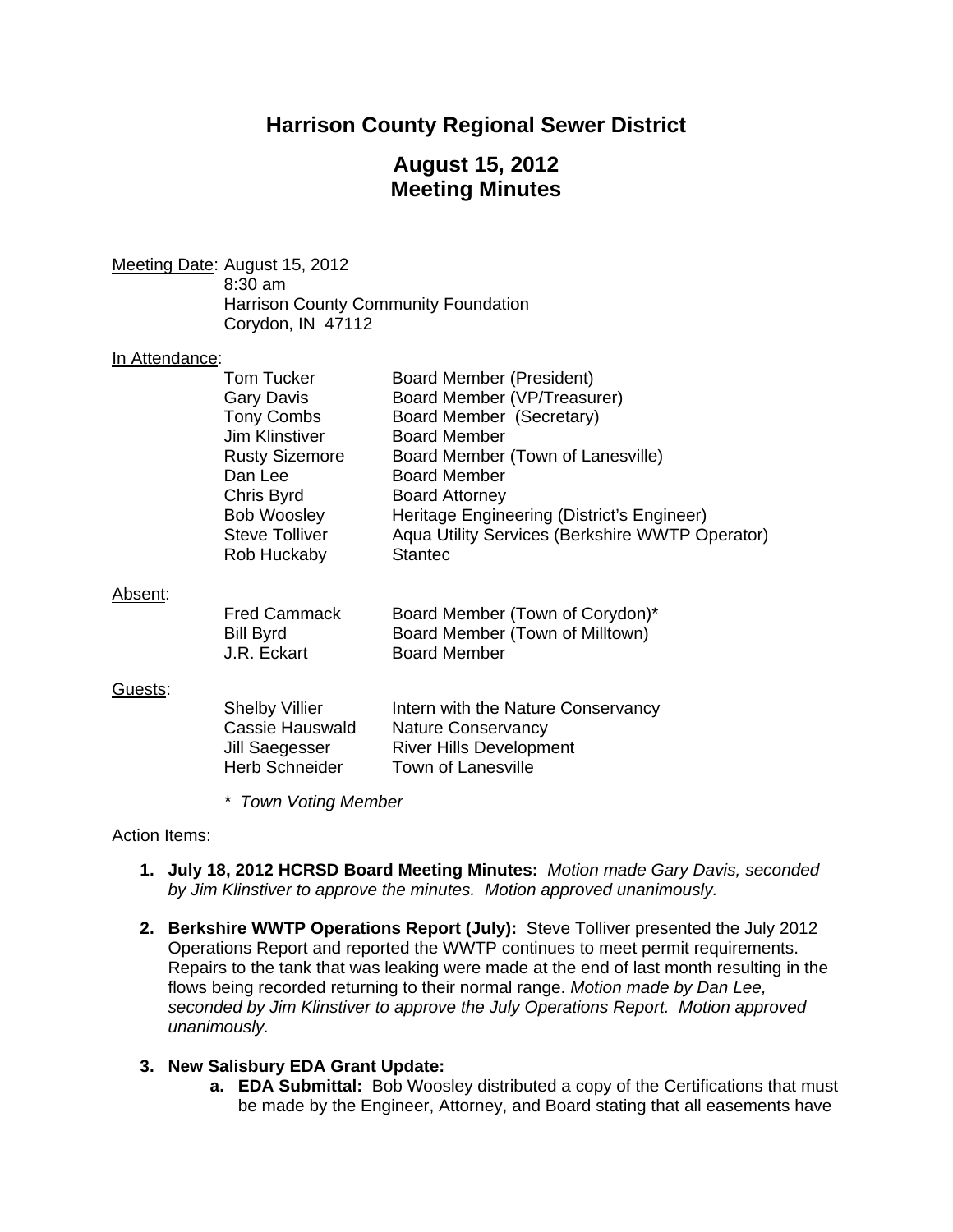HCRSD Mtg Minutes Aug. 15, 2012 Page 2 of 4

> been acquired with clear title and eminent domain was not utilized. Jill Saegesser requested that these Certificates be signed. Heritage Engineering prepared the support documentation that will be submitted to EDA along with the signed Certifications. Tom Tucker signed on behalf of the Owner (District), Chris Byrd signed as the Attorney, and Bob Woosley signed as the Engineer. Jill will now submit this documentation along with final plans and bid specifications to EDA to begin the review process. It is anticipated this could take as long as 6 months to secure approval from EDA. The project cannot be bid for construction until EDA approval is secured.

### **4. Lanesville Interchange:**

**a.** Commissioner's Presentation: Tom Tucker presented the request for funding of the project to the Commissioner's at their August  $6<sup>th</sup>$  meeting. Commissioner Jim Klinstiver was on vacation and unable to attend the meeting. The request was tabled, the Commissioner's present felt it necessary to allow Commissioner Klinstiver to weigh in on the discussion prior to a decision being made and also requested that the District and Town show support for the proposed Lanesville Connector Road Project. The Commissioner's requested that the District and the Town of Lanesville both provide letters of support for the proposed connector road project. They requested that the Commissioner's attorney (John Colin) draft the letter of support for signature. Bob Woosley presented the letter of support to the Board for approval. Herb Schneider (Lanesville Town Board President) informed the Board that the Town Board approved the signing of their letter of support at their Town Council Meeting on August 14, 2012. *A motion was made by Gary Davis, seconded by Tony Combs to allow the Board President (Tom Tucker) to sign the letter of support. Motion passed unanimously.* Tom Tucker will go before the Commissioner's at their August 20<sup>th</sup> meeting to revisit this item. He and Herb will both present the request again and submit letters of support at that time. (Note: The Board requested that Bob Woosley prepare information regarding the existing capacity of the Lanesville WWTP, any limitations on the volume of effluent to Little Indian Creek, and the anticipated maximum capacity needed to adequately serve the build out of the interchange. Tom asked that this information be available in time for the Commissioner's meeting on August  $20^{th}$ .)

### **5. Stormwater Demonstration Project (Lanesville School Campus & Corydon School Campus):**

**a. Lanesville Campus:** Rob Huckaby reported that he has met with Lanesville School Corporation to discuss their project. The school corporation noted that they completed a stormwater improvement project last year that they do not want disturbed. Rob will attend a future school board meeting to provide them with an update on the project. A memorandum of understanding (MOU) will need to be drafted and signed by both parties (School Corporation and District) outlined the work to be performed and responsibilities of each party. Rob will work with Chris Byrd and the School Corporations attorney to draft the MOU. District previously agreed to provide routine maintenance services (see Nov 16, 2011 minutes). The Nature Conservancy stated that they would be interested in participating in the signage for the project. Rusty Sizemore advised the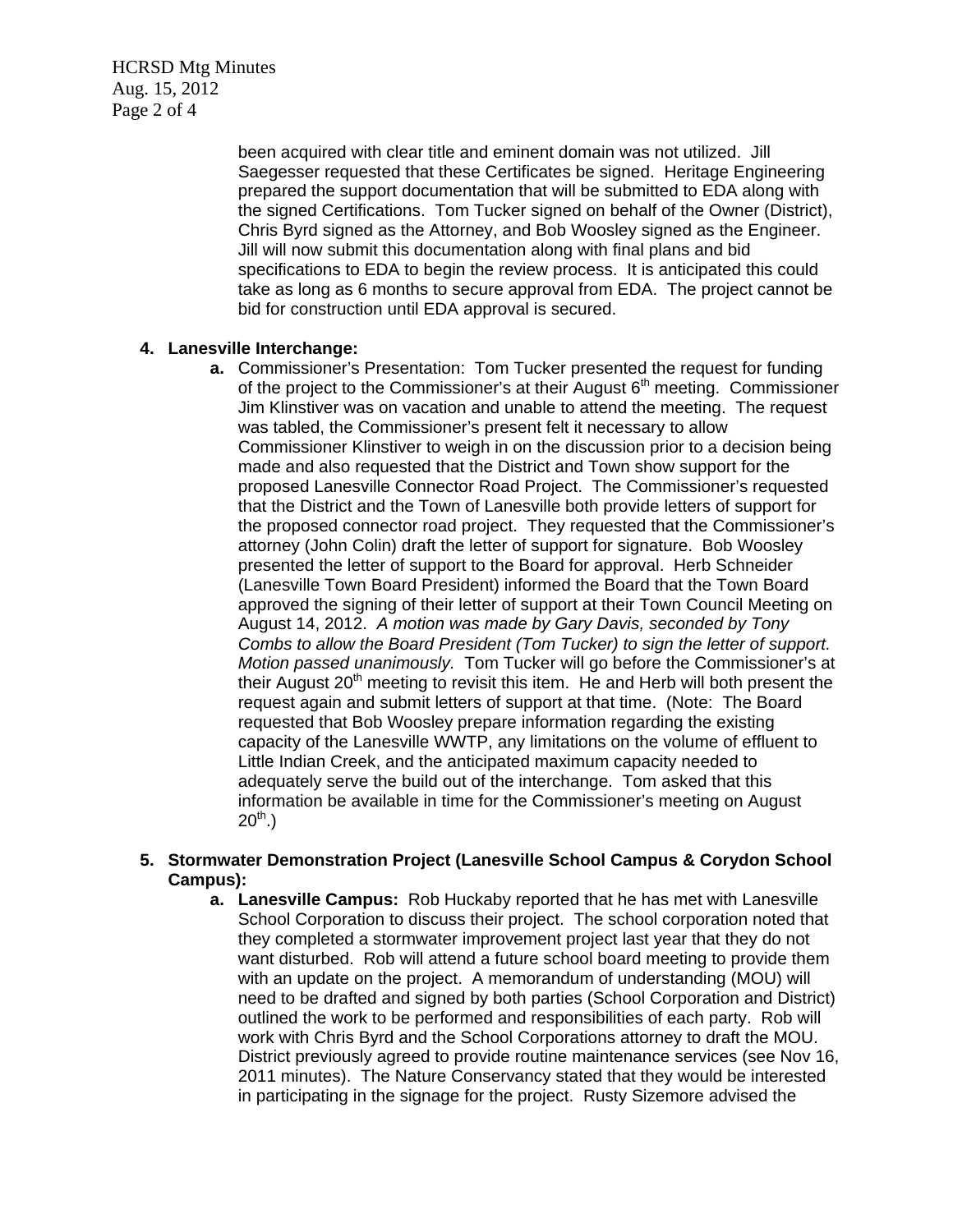HCRSD Mtg Minutes Aug. 15, 2012 Page 3 of 4

> Board that an adjoining property owner, Mr. Stan Courtney, should be contacted to explain the project to him in detail. Mr. Courtney is concerned that the project will add runoff and increase the amount of stormwater to his property. Rob assured the Board that this project will NOT add flow to any property.

- **b. Corydon Campus:**Rob has not yet met with the South Harrison School Corporation.
- **6. Nature Conservancy (Septic Maintenance Awareness Project):** Cassie Hauswald asked for the District's support in a septic maintenance awareness and educational campaign the Nature Conservancy wishes to undertake.
- **7. 2013 Budget:** Tom Tucker reported that the Commissioner's have passed along the District's funding request of \$30,000 to the Council for approval. Gary Davis stated he will represent the District to the Council when this item is discussed for funding. The Council is currently hearing presentations from each Department Head to justify their funding requests.

## **8. Treasurer's Report:**

**a.** *A motion was made by Gary Davis, seconded by Tony Combs, to approve the following invoices. Motion approved unanimously.* 

| Town of Corydon - July sewer charges                                | \$2,856.69 |
|---------------------------------------------------------------------|------------|
| Bennett & Bennett Insurance - Insurance Premium                     | \$2,002.00 |
| Aqua Utility Services - Aug WWTP Operations                         | \$2,349.84 |
| Aqua Utility Services - Sludge Hauling & Repair                     | \$1,777.75 |
| Harrison County REMC - Power charges                                | \$802.37   |
| Heritage Engineering - New Sals Collection Plans (Final) \$5,000.00 |            |
| Heritage Engienering - WWTP Plans (Partial Billing)                 | \$3,164.00 |
|                                                                     |            |

- **b.** *A motion was made by Tony Combs, seconded by Gary Davis to approve the following invoices, motion approved unanimously:* 
	- **a.** Heritage Engineering's invoice in the amount of \$2,445.00. This amount will be charged to the District's Operating Budget.
	- **b.** Heritage Engineering's invoice in the amount of \$517.50. This amount will be charged to the District's Project's Budget. This entire invoice was for easement acquisition services and is eligible for reimbursement via the EDA Grant for the New Salisbury Project (if sufficient funds remain at the end of the project).
	- **c.** Dillman, Chastain, & Byrd invoice in the amount of \$232.00. This amount will be charged to the District's Project's Budget. A portion of this invoice was for time spent dealing with easement acquisition on the New Salisbury Project and is eligible for reimbursement with the EDA Grant (if sufficient funds remain at the end of the project).
- **c.** *A motion was made by Tony Combs, seconded by Dan Lee to approve the July Treasurer's report. Motion approved unanimously*.
- **9. Other Business:**